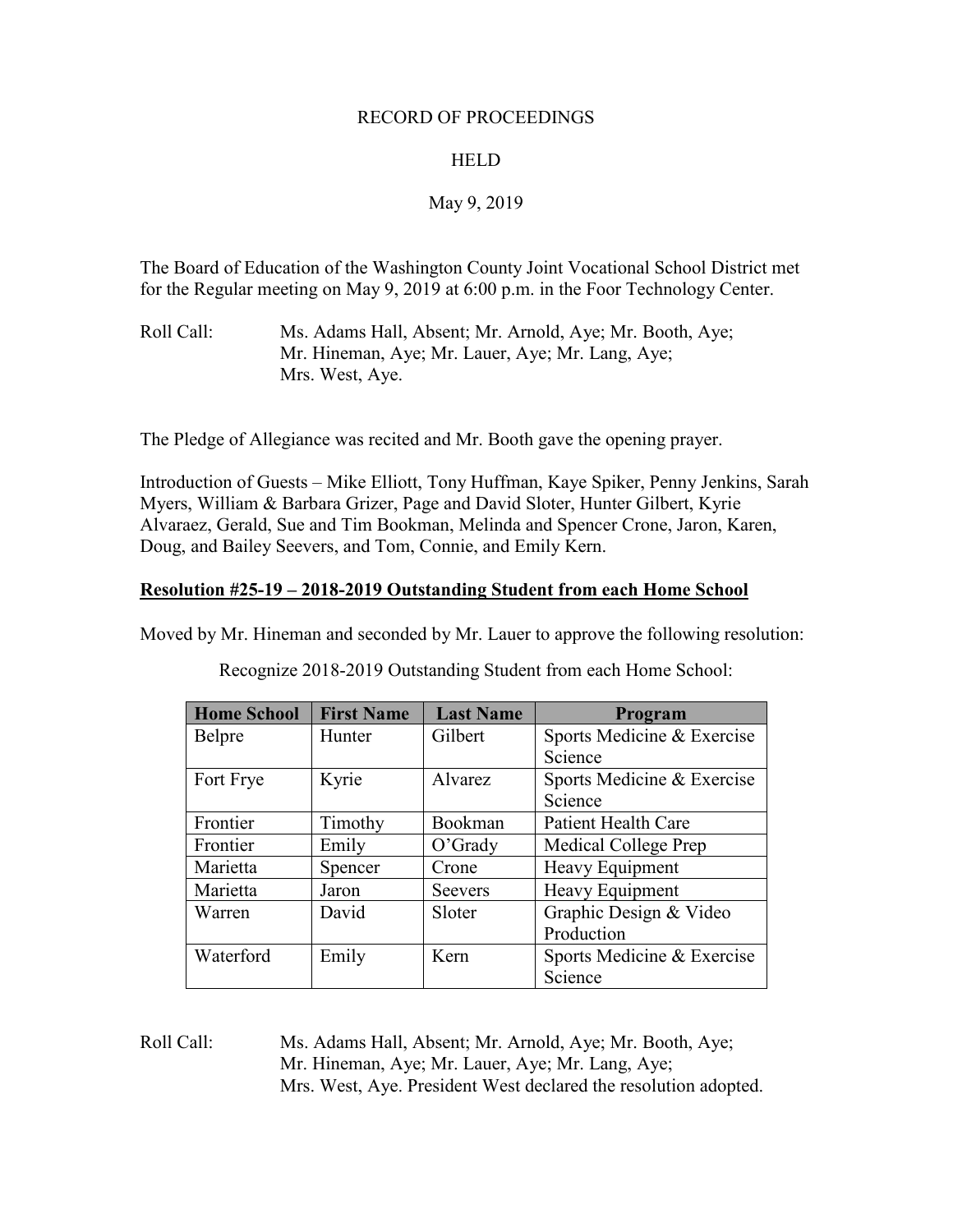Page 6129 Minutes – Washington County JVS District May 9, 2019

## **Resolution #26-19 – Alumni Hall of Fame Award Winner**

Moved by Mr. Arnold and seconded by Mr. Booth to approve Alumni Hall of Fame Winner for 2018-2019.

|            | <b>Alumni Hall of Fame Award Winner</b>                                                                                                                                         |
|------------|---------------------------------------------------------------------------------------------------------------------------------------------------------------------------------|
|            | William Grizer, Masonry Trades, Class of 1983                                                                                                                                   |
|            | Nominated by: Sarah Myers                                                                                                                                                       |
| Roll Call: | Ms. Adams Hall, Absent; Mr. Arnold, Aye; Mr. Booth, Aye;<br>Mr. Hineman, Aye; Mr. Lauer, Aye; Mr. Lang, Aye;<br>Mrs. West, Aye. President West declared the resolution adopted. |

Treasurer's Report and Business

- a. Five-Year Financial Forecast Update
- b. Safety Award

# **Resolution #27-19**

Moved by Mr. Hineman and seconded by Mr. Lauer to approve the following consent agenda items:

- a. Waive the reading and approve the minutes of the regular meeting of April 11, 2019.
- b. Approve the Financial Report by fund/special cost center, check register, bank reconciliation, and record of cash and investments for the month of April 2019.
- c. Amend 5-Year Financial Forecast.
- d. Authorize the Treasurer to enter into an agreement with META for software and network services and support for the 2019-2020 school year at \$16.75 per student enrolled:

| <b>Fiscal Support</b>                     | Included In Price        |
|-------------------------------------------|--------------------------|
| <b>SIS Support</b>                        | Included In Price        |
| <b>EMIS Support</b>                       | Included In Price        |
| Purchasing Co-op Membership               | <b>Included In Price</b> |
| <b>INFOhio Library Services</b>           | \$2.90/student           |
| Gaggle Accounts                           | \$1,390.00               |
| <b>Content Filtering</b>                  | \$1,000.00               |
| Anti-Bullying School Hotline              | \$250.00                 |
| Connectivity: Internet Access & Transport | \$2,423.00 per month     |

Roll Call: Ms. Adams Hall, Absent; Mr. Arnold, Aye; Mr. Booth, Aye; Mr. Hineman, Aye; Mr. Lauer, Aye; Mr. Lang, Aye; Mrs. West, Aye. President West declared the resolution adopted.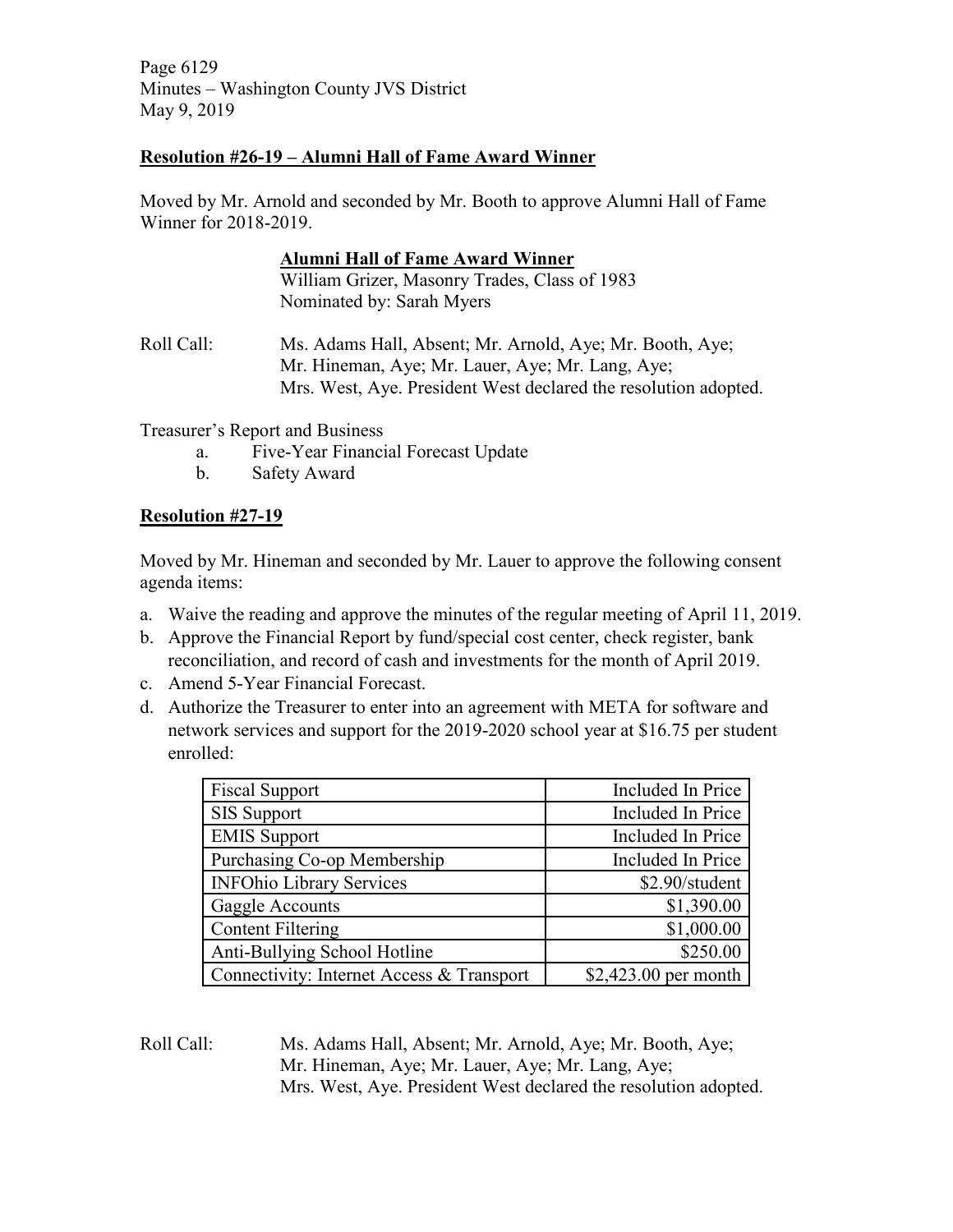## Page 6130 Minutes – Washington County JVS District May 9, 2019

|                                                                                | <b>WASHINGTON COUNTY CAREER CENTER - - WASHINGTON COUNTY</b><br>Schedule Of Revenue, Expenditures and Changes In Fund Balances<br><b>Actual and Forecasted Operating Fund</b> |                            |                            |                            |                            |                            |                            |                            |
|--------------------------------------------------------------------------------|-------------------------------------------------------------------------------------------------------------------------------------------------------------------------------|----------------------------|----------------------------|----------------------------|----------------------------|----------------------------|----------------------------|----------------------------|
|                                                                                |                                                                                                                                                                               | <b>ACTUAL</b>              |                            |                            |                            | <b>FORECASTED</b>          |                            |                            |
|                                                                                | <b>Fiscal Year</b><br>2016                                                                                                                                                    | <b>Fiscal Year</b><br>2017 | <b>Fiscal Year</b><br>2018 | <b>Fiscal Year</b><br>2019 | <b>Fiscal Year</b><br>2020 | <b>Fiscal Year</b><br>2021 | <b>Fiscal Year</b><br>2022 | <b>Fiscal Year</b><br>2023 |
| <b>Revenue:</b>                                                                |                                                                                                                                                                               |                            |                            |                            |                            |                            |                            |                            |
| 1.010 - General Property Tax (Real Estate)                                     | 1,715,265                                                                                                                                                                     | 1,781,197                  | 1,858,379                  | 1,863,526                  | 1,902,015                  | 1,942,199                  | 1,949,335                  | 2,002,409                  |
| 1.020 - Public Utility Personal Property<br>1.030 - Income Tax                 | 418,587                                                                                                                                                                       | 476,951                    | 586,766                    | 714,229                    | 679,018                    | 734,638                    | 730,406                    | 734,192                    |
| 1.035 - Unrestricted Grants-in-Aid                                             | 2.489,163                                                                                                                                                                     | 2,627,577                  | 2,556,475                  | 2,340,857                  | 2,377,465                  | 2,456,210                  | 2,361,371                  | 2,363,722                  |
| 1.040 - Restricted Grants-in-Aid                                               | 983,524                                                                                                                                                                       | 1,108,621                  | 1,105,045                  | 1,132,357                  | 1,159,093                  | 1,178,899                  | 970,075                    | 979,395                    |
| 1.045 - Restricted Federal Grants-in-Aid - SFSF                                |                                                                                                                                                                               | 261.799                    |                            |                            |                            |                            |                            |                            |
| 1.050 - Property Tax Allocation<br>1.060 - All Other Operating Revenues        | 252.854<br>113,123                                                                                                                                                            | 189,977                    | 272,160<br>182,856         | 271,862<br>198.955         | 275,464<br>161,801         | 282.517<br>151,801         | 283.137<br>146,801         | 290,844<br>146,801         |
| 1.070 - Total Revenue                                                          | 5,972,516                                                                                                                                                                     | 6,446,122                  | 6,561,681                  | 6,521,786                  | 6,554,856                  | 6,746,264                  | 6,441,125                  | 6,517,363                  |
|                                                                                |                                                                                                                                                                               |                            |                            |                            |                            |                            |                            |                            |
| <b>Other Financing Sources:</b><br>2.010 - Proceeds from Sale of Notes         |                                                                                                                                                                               |                            |                            |                            |                            |                            |                            |                            |
| 2.020 - State Emergency Loans and Advancements                                 |                                                                                                                                                                               |                            |                            |                            |                            |                            |                            |                            |
| 2.040 - Operating Transfers-In                                                 | 70,000                                                                                                                                                                        | 73,508                     | 83,248                     | 85,000                     | 82,000                     | 80,000                     | 78,000                     | 75,000                     |
| 2.050 - Advances-In                                                            | ÷                                                                                                                                                                             | $\sim$                     |                            | ÷.                         | ÷.                         | $\sim$                     |                            | $\sim$                     |
| 2.060 - All Other Financing Sources<br>2.070 - Total Other Financing Sources   | 12.937<br>82.937                                                                                                                                                              | 61.025<br>134,533          | 105.949<br>189.197         | 70,259<br>155,259          | 91.000<br>173,000          | 33,500<br>113.500          | 33,500<br>111.500          | 33,500<br>108,500          |
| 2.080 - Total Revenues and Other Financing Sources                             | 6,055,453                                                                                                                                                                     | 6,580,655                  | 6,750,878                  | 6,677,045                  | 6,727,856                  | 6,859,764                  | 6,552,625                  | 6,625,863                  |
|                                                                                |                                                                                                                                                                               |                            |                            |                            |                            |                            |                            |                            |
| <b>Expenditures:</b>                                                           |                                                                                                                                                                               |                            |                            |                            |                            |                            |                            |                            |
| 3.010 - Personnel Services<br>3.020 - Employees' Retirement/Insurance Benefits | 2,642,084<br>1,274,720                                                                                                                                                        | 2,852,081<br>1,255,581     | 2.974.207<br>1,299,332     | 3.155.474<br>1,362,113     | 3,289,314<br>1,383,837     | 3,414,068<br>1,494,382     | 3,533,806<br>1,617,372     | 3,616,173<br>1,732,972     |
| 3.030 - Purchased Services                                                     | 601.342                                                                                                                                                                       | 672,974                    | 600.273                    | 745.864                    | 628.558                    | 634.558                    | 658,558                    | 659,558                    |
| 3.040 - Supplies and Materials                                                 | 336,784                                                                                                                                                                       | 472,967                    | 349,708                    | 421,146                    | 372,998                    | 380,928                    | 389,205                    | 396,845                    |
| 3.050 - Capital Outlay                                                         | 207,637                                                                                                                                                                       | 168,608                    | 334,195                    | 257,316                    | 141,171                    | 141,171                    | 141,171                    | 141,171                    |
| 3.060 - Intergovernmental                                                      |                                                                                                                                                                               |                            |                            |                            |                            |                            |                            |                            |
| <b>Debt Service:</b>                                                           |                                                                                                                                                                               |                            |                            |                            |                            |                            |                            |                            |
| 4.010 - Principal-All Years                                                    | 207.322                                                                                                                                                                       | 210.848                    | 159.520                    |                            |                            |                            |                            | ä,                         |
| 4.020 - Principal - Notes                                                      |                                                                                                                                                                               |                            |                            |                            | ÷,                         |                            |                            | ä,                         |
| 4.030 - Principal - State Loans                                                |                                                                                                                                                                               |                            |                            |                            |                            |                            |                            |                            |
| 4.040 - Principal - State Advances                                             |                                                                                                                                                                               |                            |                            |                            |                            |                            |                            |                            |
| 4.050 - Principal - HB264 Loan<br>4.055 - Principal - Other                    |                                                                                                                                                                               |                            |                            | 95.099<br>68,249           | 99.086<br>68,249           | 103.241<br>68,249          | 107.570<br>68,249          |                            |
| 4.060 - Interest and Fiscal Charges                                            | 31,724                                                                                                                                                                        | 24.946                     | 19.658                     | 15,830                     | 11.843                     | 7,688                      | 3,359                      |                            |
| 4.300 - Other Objects                                                          | 97,646                                                                                                                                                                        | 104.298                    | 98.444                     | 101,658                    | 107,989                    | 108,489                    | 108,489                    | 108,489                    |
| 4.500 - Total Expenditures                                                     | 5,399,259                                                                                                                                                                     | 5,762,303                  | 5,835,337                  | 6,222,749                  | 6,103,045                  | 6,352,774                  | 6,627,779                  | 6,655,208                  |
|                                                                                |                                                                                                                                                                               |                            |                            |                            |                            |                            |                            |                            |
| <b>Other Financing Uses</b><br>5.010 - Operating Transfers-Out                 | 158,868                                                                                                                                                                       | 333,508                    | 361,952                    | 243,183                    | 140,000                    | 140,000                    | 138,000                    | 135,000                    |
| 5.020 - Advances-Out                                                           | $\sim$                                                                                                                                                                        | $\lambda$                  | $\sim$                     | ÷                          | $\sim$                     | $\sim$                     | $\mathbf{r}$               | $\sim$                     |
| 5.030 - All Other Financing Uses                                               |                                                                                                                                                                               |                            |                            |                            | 10.000                     | 10.000                     | 12.000                     | 15.000                     |
| 5.040 - Total Other Financing Uses                                             | 158,868                                                                                                                                                                       | 333.508                    | 361.952                    | 243.183                    | 150.000                    | 150,000                    | 150,000                    | 150.000                    |
| 5.050 - Total Expenditures and Other Financing Uses                            | 5,558,127                                                                                                                                                                     | 6,095,811                  | 6,197,289                  | 6,465,932                  | 6,253,045                  | 6,502,774                  | 6,777,779                  | 6,805,208                  |
| Excess of Rev & Other Financing Uses Over (Under)                              |                                                                                                                                                                               |                            |                            |                            |                            |                            |                            |                            |
| 6.010 - Expenditures and Other Financing Uses                                  | 497,326                                                                                                                                                                       | 484,844                    | 553,589                    | 211,113                    | 474,811                    | 356,990                    | (225, 154)                 | (179, 345)                 |
| Cash Balance July 1 - Excluding Proposed Renewal/                              |                                                                                                                                                                               |                            |                            |                            |                            |                            |                            |                            |
| 7.010 - Replacement and New Levies                                             | 3,894,387                                                                                                                                                                     | 4,391,713                  | 4,876,557                  | 5,430,146                  | 5,641,259                  | 6,116,070                  | 6,473,060                  | 6,247,906                  |
|                                                                                |                                                                                                                                                                               |                            |                            |                            |                            |                            |                            |                            |
| 7.020 - Cash Balance June 30                                                   | 4,391,713                                                                                                                                                                     | 4,876,557                  | 5,430,146                  | 5,641,259                  | 6,116,070                  | 6,473,060                  | 6,247,906                  | 6,068,561                  |
| 8.010 - Estimated Encumbrances June 30                                         | 97.780                                                                                                                                                                        | 124,108                    | 82.827                     | 75.000                     | 75.000                     | 75,000                     | 75,000                     | 75.000                     |
|                                                                                |                                                                                                                                                                               |                            |                            |                            |                            |                            |                            |                            |
| <b>Reservations of Fund Balance:</b>                                           |                                                                                                                                                                               |                            |                            |                            |                            |                            |                            |                            |
| 9.010 - Textbooks and Instructional Materials                                  |                                                                                                                                                                               |                            |                            |                            |                            |                            |                            |                            |
| 9.020 - Capital Improvements                                                   | 70,000                                                                                                                                                                        | 73,508                     | 83,248                     | 85,000                     | 80,000                     | 73,000                     | 73,000                     | 73,000                     |
| 9.030 - Budget Reserve<br>9.040 - DPIA                                         | 98,182                                                                                                                                                                        | 98,182                     | 98,182                     | 98,182                     |                            |                            |                            | ï                          |
| 9.050 - Debt Service                                                           |                                                                                                                                                                               |                            |                            |                            | ż                          | J.                         |                            | ä,                         |
| 9.060 - Property Tax Advances                                                  |                                                                                                                                                                               |                            | ÷                          | ÷                          | L.                         | L,                         |                            | ä,                         |
| 9.070 - Bus Purchases                                                          |                                                                                                                                                                               |                            |                            |                            |                            |                            |                            |                            |
| 9.080 - Subtotal                                                               | 168,182                                                                                                                                                                       | 171,690                    | 181,430                    | 183,182                    | 80,000                     | 73,000                     | 73,000                     | 73,000                     |
| Fund Balance June 30 for Certification                                         |                                                                                                                                                                               |                            |                            |                            |                            |                            |                            |                            |
| 10.010 - of Appropriations                                                     | 4,125,751                                                                                                                                                                     | 4.580.760                  | 5,165,889                  | 5,383,077                  | 5,961,070                  | 6,325,060                  | 6,099,906                  | 5,920,561                  |
|                                                                                |                                                                                                                                                                               |                            |                            |                            |                            |                            |                            |                            |

Superintendent's Report and Business

- a. Senior Awards Assembly May 21, 2019
- b. Staff Appreciation Breakfast May 24, 2019 @ 8:30 am DCB Commons
- c. July Board Meeting moved to Tuesday, June 25, 2019
- d. Negotiations
- e. Career Camp 2019 June 3-14, 2019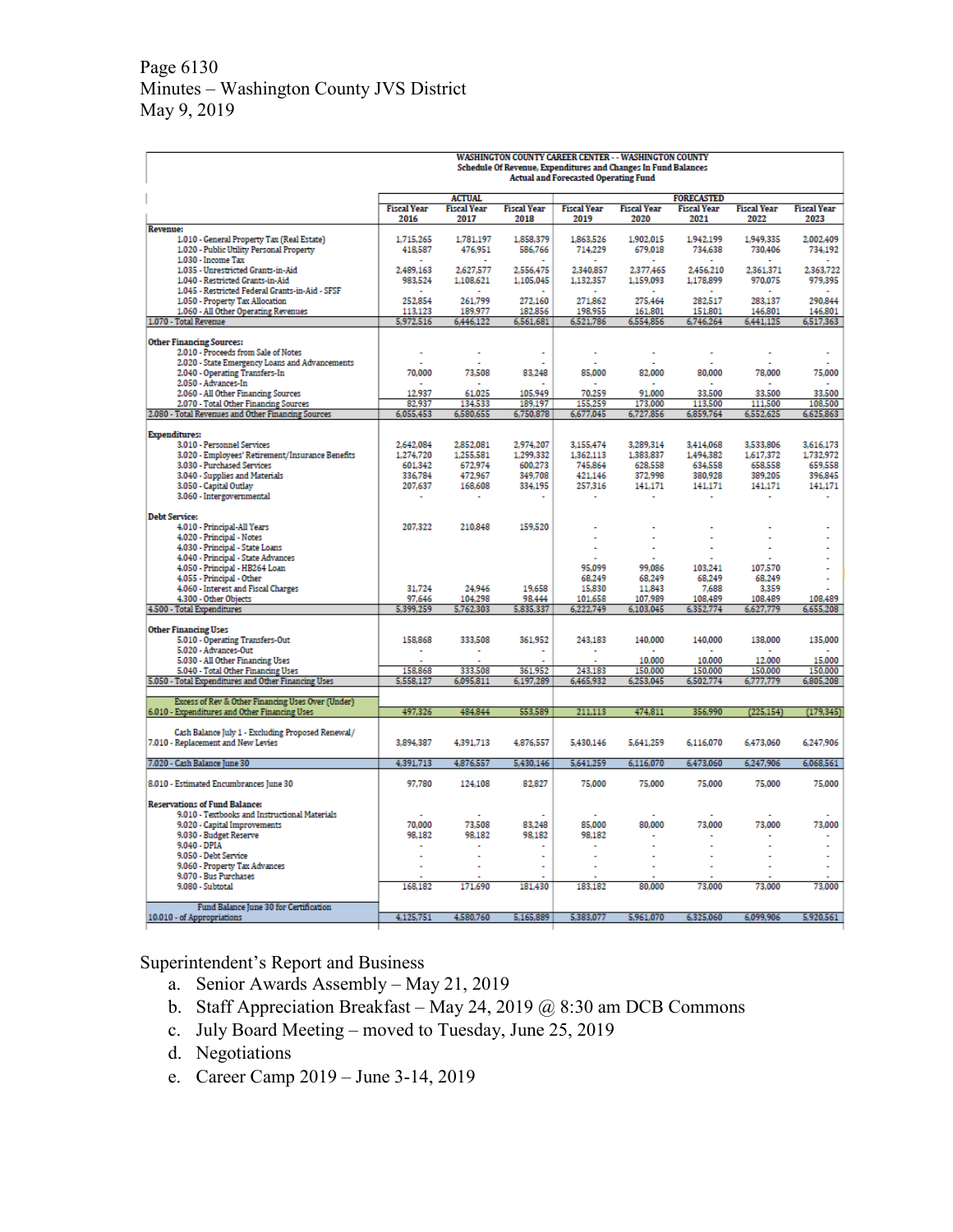Page 6131 Minutes – Washington County JVS District May 9, 2019

# **Resolution #28-19**

Moved by Mr. Booth and seconded by Mr. Arnold to approve the following consent agenda items:

- a. Accept the following donation:
	- 1. Penske Truck Leasing, 2470 Westbelt Drive, Columbus, OH donated \$300 to the Diesel Truck Mechanics program.
- b. Approve Classified Calendars for 2019-2020
- c. Employ the following part-time Adult Technical Training instructors for the year ending June 30, 2019

| <b>Name</b>                | Area                       | Rate/Hr. | <b>Effective</b> |  |
|----------------------------|----------------------------|----------|------------------|--|
| <b>Gary Harry</b>          | <b>Building Technology</b> | \$29.00  | May 9, 2019      |  |
| <i>*</i> Kenny Long        | <b>Building Technology</b> | \$29.00  | May 9, 2019      |  |
| <i>*</i> Courtney Thompson | <b>ADP</b>                 | \$18.57  | May 10, 2019     |  |
| *Courtney Thompson         | Aspire                     | \$18.57  | May 10, 2019     |  |

\*Pending BCI/FBI Background checks.

- d. Approve textbook for Social Studies. "United State Government" (Textbook ISBN 9780544742680).
- e. Approve textbook for Algebra 2. (Textbook ISBN 9781328900043).
- f. Revise Miscellaneous Casual Employee pay scale for Accounts Payable to a range of \$15.00 to \$25.00 per hour.
- Roll Call: Ms. Adams Hall, Absent; Mr. Arnold, Aye; Mr. Booth, Aye; Mr. Hineman, Aye; Mr. Lauer, Aye; Mr. Lang, Aye; Mrs. West, Aye. President West declared the resolution adopted

# **Resolution #29-19 – Food Prices for 2019-2020**

Moved by Mr. Arnold and seconded by Mr. Lauer to approve the following resolution:

WHEREAS, The Healthy, Hunger-Free Kids Act, Section 205, requires SFA's to charge students for paid meals at a price that is on an average equal to the difference between free meal reimbursement and paid meal reimbursement, and;

WHEREAS, The Career Center currently receives \$3.33 for free meal reimbursements, and \$.33 for paid meal reimbursements, a difference of \$3.00; and;

WHEREAS, In accordance with those reimbursement amounts and the requirements of this Act, Effective July 1, 2019, the price of lunches will remain at \$2.65 for school year 2019-2020; now therefore,

BE IT RESOLVED, That food prices be established for 2019-2020 school year as follows;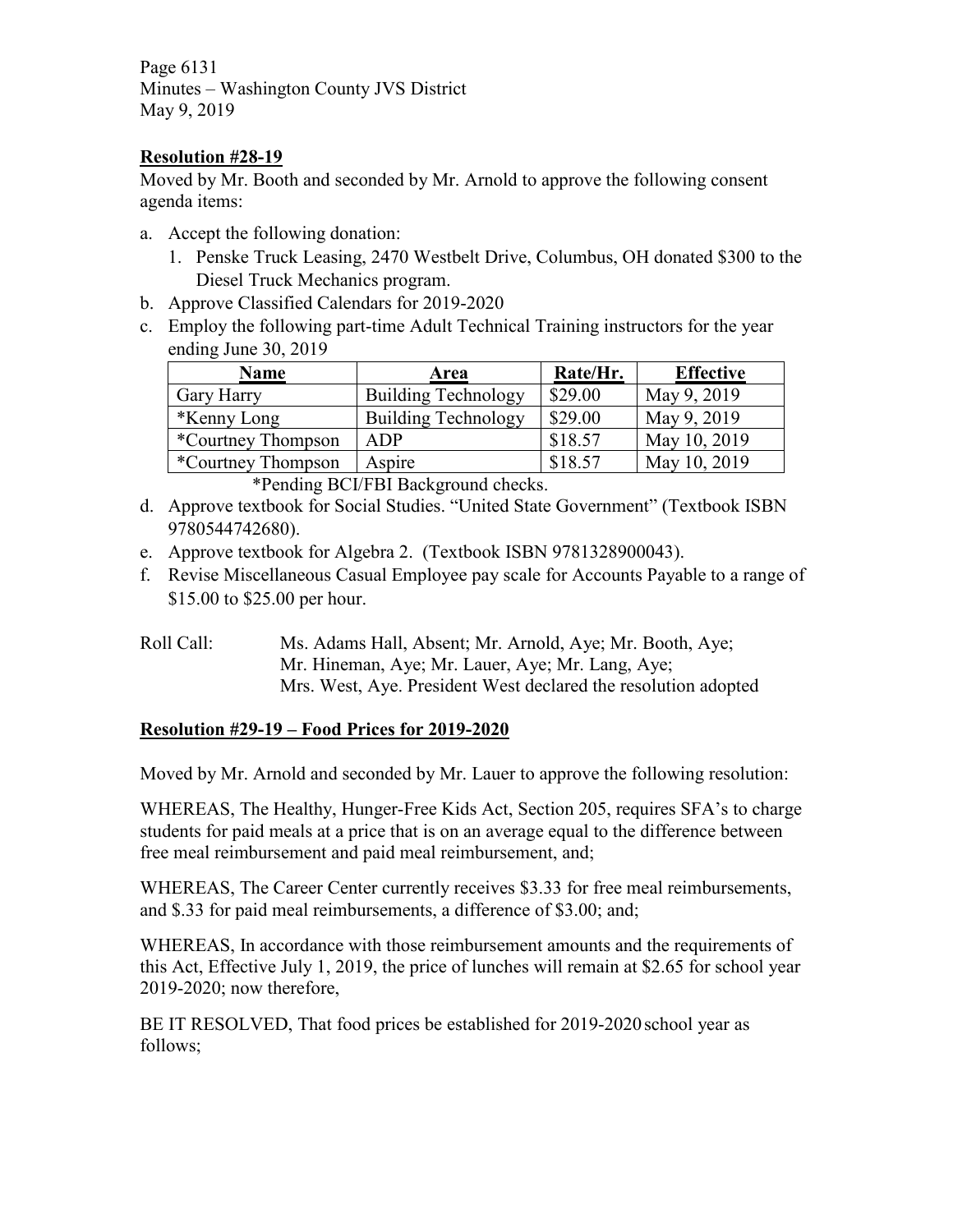Page 6132 Minutes – Washington County JVS District May 9, 2019

|            | National School Lunch Program<br>Breakfast (student)       | Free                                                                                                                                                                           |  |  |
|------------|------------------------------------------------------------|--------------------------------------------------------------------------------------------------------------------------------------------------------------------------------|--|--|
|            | Type "A: Lunch (student $\&$ adult)<br>Reduced Lunch Price | \$2.65<br>\$.40                                                                                                                                                                |  |  |
|            | pricing.                                                   | Ala-Carte Item prices to be determined as an adjustment based on vendor                                                                                                        |  |  |
| Roll Call: |                                                            | Ms. Adams Hall, Absent; Mr. Arnold, Aye; Mr. Booth, Aye;<br>Mr. Hineman, Aye; Mr. Lauer, Aye; Mr. Lang, Aye;<br>Mrs. West, Aye. President West declared the resolution adopted |  |  |

# **Resolution #30-19 – Resignation of Beverly Pottmeyer**

Moved by Mr. Hineman and seconded by Mr. Booth to approve the following resolution:

WHEREAS, **Beverly Pottmeyer**, Special Education, has submitted a letter of resignation; therefore,

BE IT RESOLVED, That the resignation of Beverly Pottmeyer be accepted Effective May 24, 2019.

Roll Call: Ms. Adams Hall, Absent; Mr. Arnold, Aye; Mr. Booth, Aye; Mr. Hineman, Aye; Mr. Lauer, Aye; Mr. Lang, Aye; Mrs. West, Aye. President West declared the resolution adopted

## **Resolution #31-19 – Approve Leave of Absence for Disability/Retirement**

Moved by Mr. Arnold and seconded by Mr. Booth to approve the following resolution:

WHEREAS, The School Employees Retirement System of Ohio (SERS) received a request from **Joann M. Wright** for disability retirement.

WHEREAS, Mrs. Wright was approved by SERS for disability benefits at their April 18, 2019 Board meeting with an effective date of May 1, 2019.

THEREFORE, pursuant to Ohio Revised Code 3309.41 (A) (2), Mrs. Wright is placed on a medical leave of absence effective May 1, 2019, for a period of three years.

Roll Call: Ms. Adams Hall, Absent; Mr. Arnold, Aye; Mr. Booth, Aye; Mr. Hineman, Aye; Mr. Lauer, Aye; Mr. Lang, Aye; Mrs. West, Aye. President West declared the resolution adopted